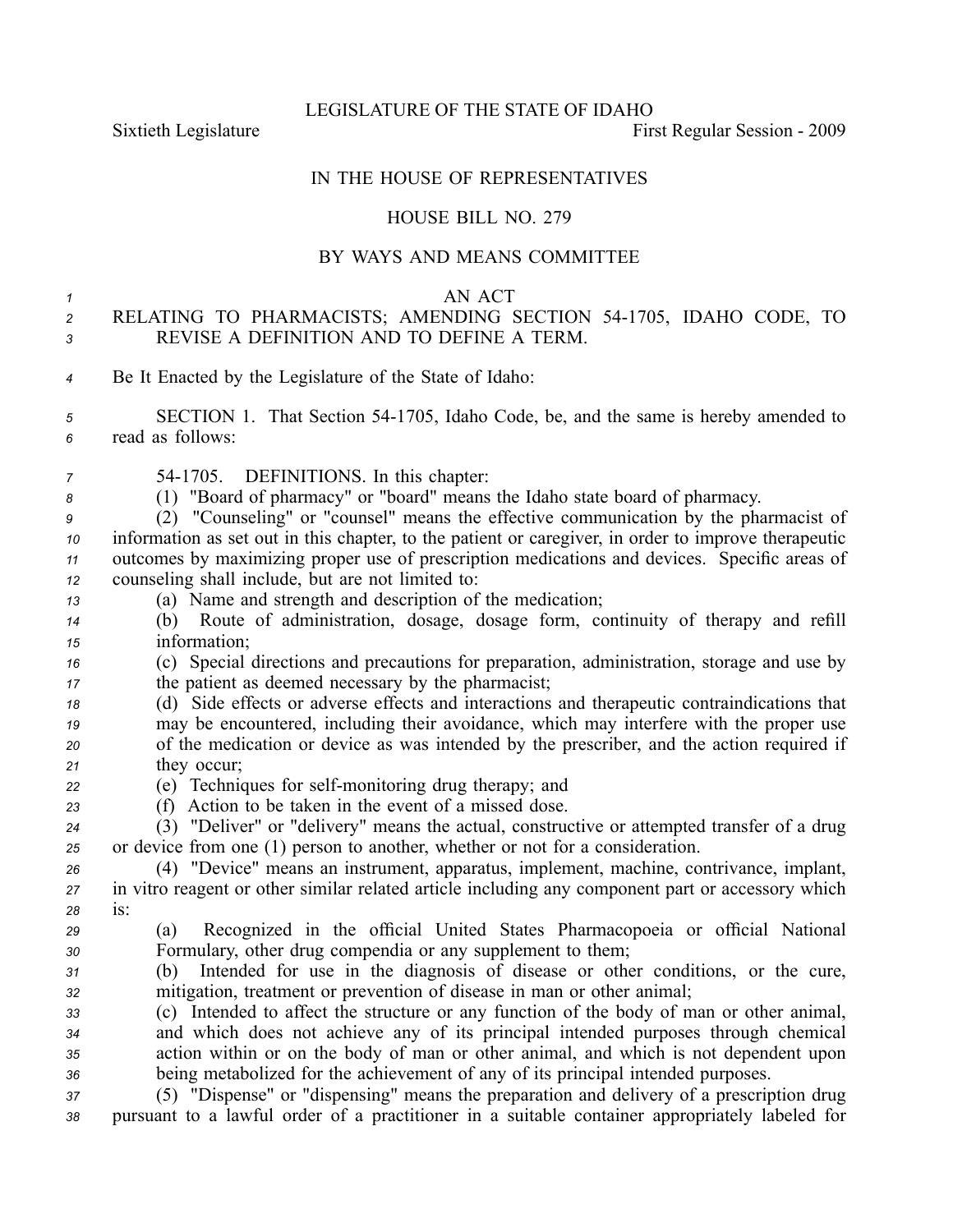*<sup>1</sup>* subsequent administration to or use by <sup>a</sup> patient or other individual entitled to receive the *<sup>2</sup>* prescription drug.

- 
- *<sup>3</sup>* (6) "Distribute" means the delivery of <sup>a</sup> drug other than by administering or dispensing.
- *<sup>4</sup>* (7) "Drug" means:
- *<sup>5</sup>* (a) Articles recognized as drugs in the official United States Pharmacopoeia, official *<sup>6</sup>* National Formulary, official Homeopathic Pharmacopoeia, other drug compendia or any *<sup>7</sup>* supplement to any of them;
- *<sup>8</sup>* (b) Articles intended for use in the diagnosis, cure, mitigation, treatment or prevention of *<sup>9</sup>* disease in man or other animal;
- *<sup>10</sup>* (c) Articles, other than food, intended to affect the structure or any function of the body *<sup>11</sup>* of man or other animals; and

*<sup>12</sup>* (d) Articles intended for use as <sup>a</sup> componen<sup>t</sup> of any articles specified in paragraph (a), *<sup>13</sup>* (b) or (c) of this subsection.

 (8) "Drug order" means <sup>a</sup> written order, in <sup>a</sup> hospital or other health care institution, for an ultimate user of any drug or device issued and signed by <sup>a</sup> practitioner, or an order transmitted by other means of communication from <sup>a</sup> practitioner, which is immediately reduced to writing by <sup>a</sup> pharmacist, registered nurse or other licensed health care practitioner authorized by the hospital or institution. The order shall contain the name and bed number of the patient, the name and strength or size of the drug or device, unless specified by individual institution policy or guideline, the amount to be dispensed, either in quantity or days, adequate directions for the proper use of the drug or device when it is administered to the patient, and the name of the prescriber.

 (9) "Drug outlet" means all pharmacies, nursing homes, residential or assisted living facilities, convalescent homes, extended care facilities, drug abuse treatment centers, penal institutions, hospitals, family planning clinics, retail stores, wholesalers, manufacturers and mail order vendors with facilities located in this state which are engaged in dispensing, delivery or distribution of drugs and drug manufacturers and wholesalers with facilities located outside the state, but doing business within this state and institutions engaged in telepharmacy.

*<sup>29</sup>* (10) "Extern" means <sup>a</sup> bona fide student enrolled in an approved college of pharmacy who *<sup>30</sup>* has not received his first professional degree in pharmacy.

*<sup>31</sup>* (11) "Externship" means <sup>a</sup> structured practical experience program in pharmacy, approved *<sup>32</sup>* by the board and administered by <sup>a</sup> college of pharmacy.

*<sup>33</sup>* (12) "Health care facility" means <sup>a</sup> health care facility as defined in section 541601, *<sup>34</sup>* Idaho Code.

 (13) "Intern" means any person who has completed <sup>a</sup> course of study at an approved college of pharmacy, received the first professional degree in pharmacy and is registered with the board as an intern. Interns must register with the board prior to commencement of an internship program.

*<sup>39</sup>* (14) "Internship" means <sup>a</sup> postgraduate practical experience program under the *<sup>40</sup>* supervision of <sup>a</sup> preceptor at <sup>a</sup> preceptor site.

*<sup>41</sup>* (15) "Investigational or new drug" means any drug which is limited by state or federal *<sup>42</sup>* law to use under professional supervision of <sup>a</sup> practitioner authorized by law to prescribe or *<sup>43</sup>* administer such drug.

*<sup>44</sup>* (16) "Labeling" means the process of preparing and affixing of <sup>a</sup> label to any drug *<sup>45</sup>* container, exclusive however, of the labeling by <sup>a</sup> manufacturer, packer or distributor of <sup>a</sup>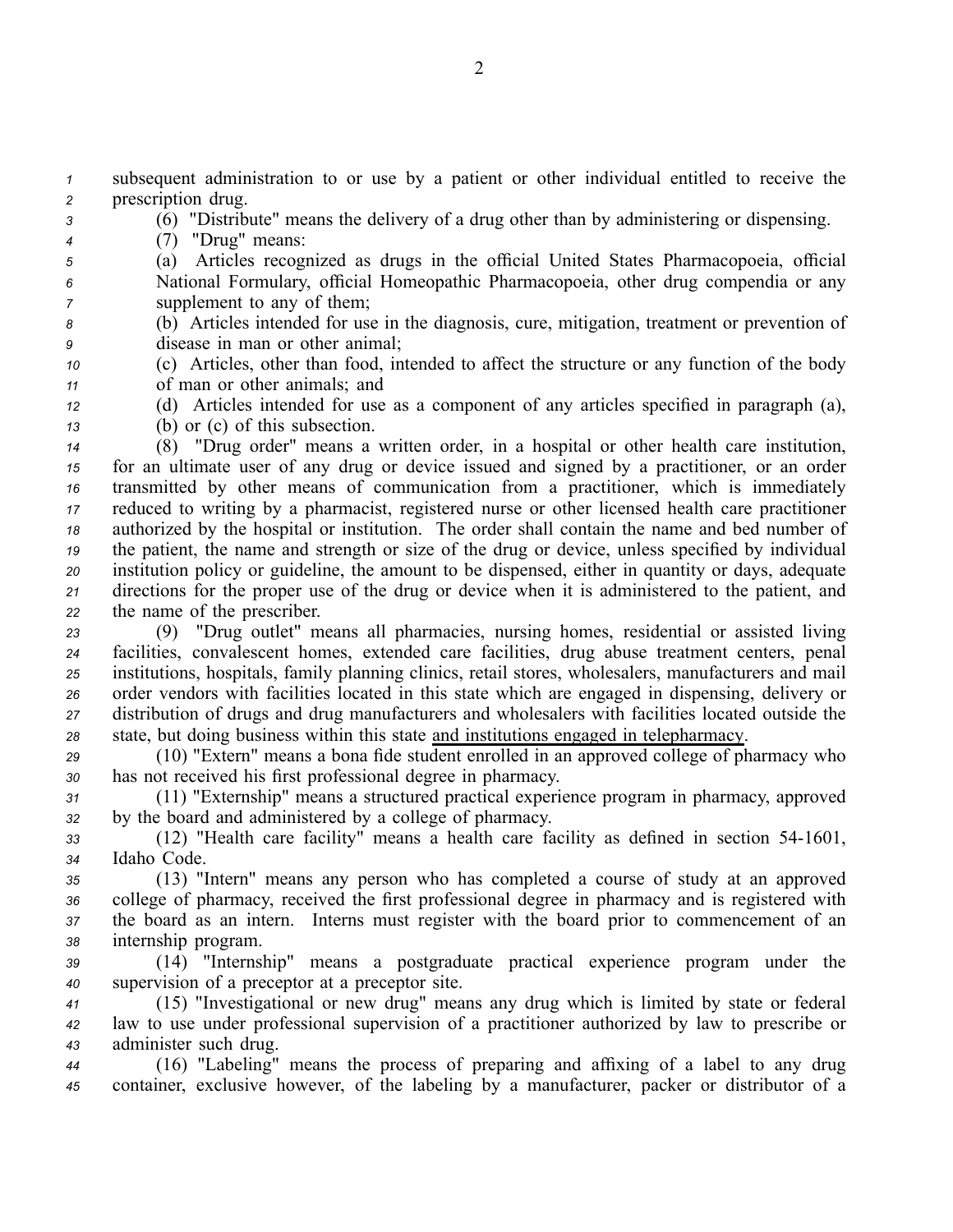*<sup>1</sup>* nonprescription drug or commercially packaged legend drug or device. Any such label shall *<sup>2</sup>* include all information required by federal and state law or regulation.

 (17) "Manufacture" means the production, preparation, propagation, compounding, conversion or processing of <sup>a</sup> device or <sup>a</sup> drug, either directly or indirectly by extraction from substances of natural origin or independently by means of chemical synthesis or by <sup>a</sup> combination of extraction and chemical synthesis and includes any packaging or repackaging of the substance or labeling or relabeling of its container, excep<sup>t</sup> that this term does not include the preparation or compounding of <sup>a</sup> drug by an individual for his own use or the preparation, compounding, packaging or labeling of <sup>a</sup> drug:

*<sup>10</sup>* (a) By <sup>a</sup> pharmacist or practitioner as an incident to his administering or dispensing of <sup>a</sup> *<sup>11</sup>* drug in the course of his professional practice; or

*<sup>12</sup>* (b) By <sup>a</sup> practitioner or by his authorization under his supervision for the purpose of or *<sup>13</sup>* as an incident to research, teaching or chemical analysis and not for sale.

 (18) "Manufacturer" means <sup>a</sup> person who by compounding, cultivating, harvesting, mixing or other process, produces or prepares legend drugs, and includes persons who prepare such drugs in dosage forms by mixing, compounding, encapsulating, entableting, or other process, or who packages or repackages such drugs, but does not include pharmacists or practitioners in the practice of their profession.

*<sup>19</sup>* (19) "Nonprescription drugs" means medicines or drugs which may be sold without <sup>a</sup> *<sup>20</sup>* prescription and which are prepackaged for use by the consumer and labeled in accordance with *<sup>21</sup>* the requirements of the statutes and regulations of this state and the federal government.

*<sup>22</sup>* (20) "Person" means an individual, corporation, partnership, association or any other legal *<sup>23</sup>* entity.

 (21) "Pharmaceutical care" means drug therapy and other pharmaceutical patient care services intended to achieve outcomes related to the cure or prevention of <sup>a</sup> disease, elimination or reduction of <sup>a</sup> patient's symptoms, or arresting or slowing of <sup>a</sup> disease process as defined in the rules of the board.

*<sup>28</sup>* (22) "Pharmacist" means an individual licensed by this state to engage in the practice of *<sup>29</sup>* pharmacy.

 (23) "Pharmacy" means any facility, department or other place where prescriptions are filled or compounded and are sold, dispensed, offered or displayed for sale, which has, as its principal purpose, the dispensing of drug and health supplies intended for the general health, welfare and safety of the public.

 (24) "Practitioner" shall mean <sup>a</sup> physician, dentist, veterinarian, scientific investigator or other person licensed in this state and permitted by such license to dispense, conduct research with respec<sup>t</sup> to or administer drugs in the course of professional practice or research in this *37* state.

 (25) "Precursor" means <sup>a</sup> substance, other than <sup>a</sup> legend drug which is an immediate chemical intermediate that can be processed or synthesized into <sup>a</sup> legend drug, and is used or produced primarily for use in the manufacture of <sup>a</sup> legend drug by persons other than persons licensed to manufacture such legend drugs by the Idaho board of pharmacy, registered by the state board of health and welfare, or licensed to practice pharmacy by the Idaho board of pharmacy.

*<sup>44</sup>* (26) "Preceptor" means <sup>a</sup> pharmacist licensed in the state and in good standing, who *<sup>45</sup>* supervises the internship training of <sup>a</sup> registered intern. The preceptor shall be actively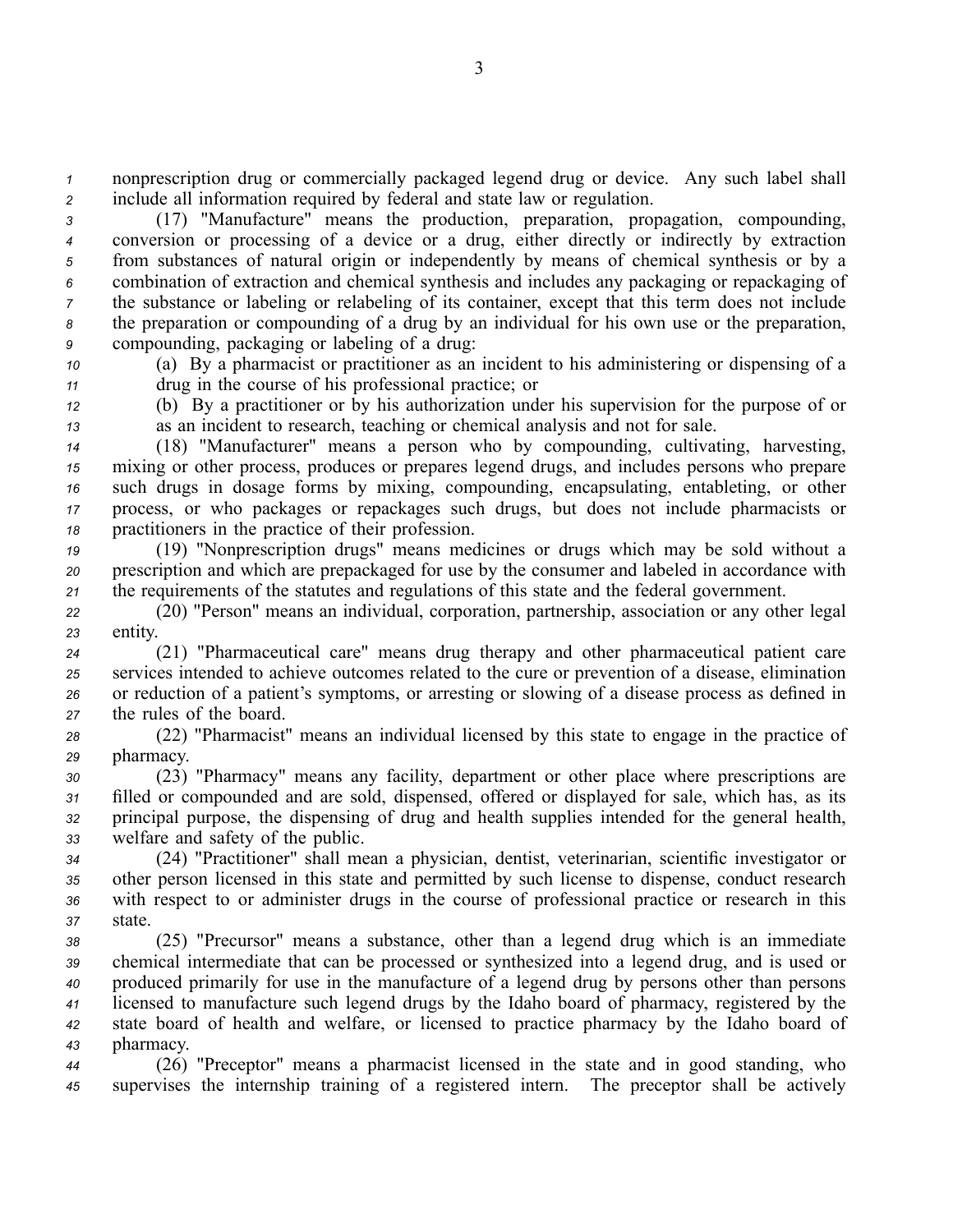*1* engaged in the practice of pharmacy on a full-time employment basis at a registered preceptor *<sup>2</sup>* site.

*<sup>3</sup>* (27) "Preceptor site" means any training site for pharmacy interns and externs registered *<sup>4</sup>* with the board pursuan<sup>t</sup> to board rule.

*<sup>5</sup>* (28) "Prescription drug or legend drug" means <sup>a</sup> drug which, under federal law is *<sup>6</sup>* required, prior to being dispensed or delivered, to be labeled with one (1) of the following *7* statements:

## *<sup>8</sup>* (a) "Caution: Federal law prohibits dispensing without <sup>a</sup> prescription"; or

*<sup>9</sup>* (b) "Rx Only"; or

*<sup>10</sup>* (c) "Caution: Federal law restricts this drug to use by or on the order of <sup>a</sup> licensed *<sup>11</sup>* veterinarian";

*<sup>12</sup>* or <sup>a</sup> drug which is required by any applicable federal or state law or regulation to be dispensed *<sup>13</sup>* on prescription only or is restricted to use by practitioners only.

 (29) "Prescription drug order" means <sup>a</sup> lawful written or verbal order of <sup>a</sup> practitioner for <sup>a</sup> drug or device for an ultimate user of the drug or device, issued and signed by <sup>a</sup> practitioner, or an order transmitted verbally from <sup>a</sup> practitioner or the practitioner's agen<sup>t</sup> to <sup>a</sup> pharmacist in <sup>a</sup> pharmacy, or transmitted verbally from <sup>a</sup> practitioner and immediately reduced to writing by <sup>a</sup> licensed practical nurse or licensed professional nurse in <sup>a</sup> health care facility for <sup>a</sup> patient or resident of such facility.

*<sup>20</sup>* (30) "Prospective drug review" includes, but is not limited to, the following activities:

## *<sup>21</sup>* (a) Evaluation of the prescription or medication order for:

- *<sup>22</sup>* (i) Known allergies; *<sup>23</sup>* (ii) Rational therapy contraindications;
- *<sup>24</sup>* (iii) Reasonable dose and route of administration; and
- *<sup>25</sup>* (iv) Reasonable directions for use.

# *<sup>26</sup>* (b) Evaluation of the prescription or medication order for duplication of therapy.

- *<sup>27</sup>* (c) Evaluation of the prescription or medication order for interactions:
- *z*<sup>8</sup> (i) Drug-drug;
- 29 (ii) Drug-food; and
- *30* (iii) Drug-disease.

# *<sup>31</sup>* (d) Evaluation of the prescription or medication order for proper utilization:

- *<sup>32</sup>* (i) Over or under utilization; and
- *<sup>33</sup>* (ii) Abuse/misuse.

 (31) "Record" means all papers, letters, memoranda, notes, prescriptions, drug orders, invoices, statements, patient medication charts or files, computerized records or other written indicia, documents or objects which are used in any way in connection with the purchase, sale or handling of any drug or device.

- *<sup>38</sup>* (32) "Sale" means every sale and includes:
- *<sup>39</sup>* (a) Manufacturing, processing, transporting, handling, packaging or any other production, *<sup>40</sup>* preparation or repackaging;
- *<sup>41</sup>* (b) Exposure, offer, or any other proffer;
- *<sup>42</sup>* (c) Holding, storing or any other possession;
- *<sup>43</sup>* (d) Dispensing, giving, delivering or any other supplying; and
- *<sup>44</sup>* (e) Applying, administering or any other usage.
- *<sup>45</sup>* (33) "Telepharmacy" means the provision of pharmaceutical care by pharmacies and *<sup>46</sup>* pharmacists located within United States jurisdictions through the use of telecommunications,